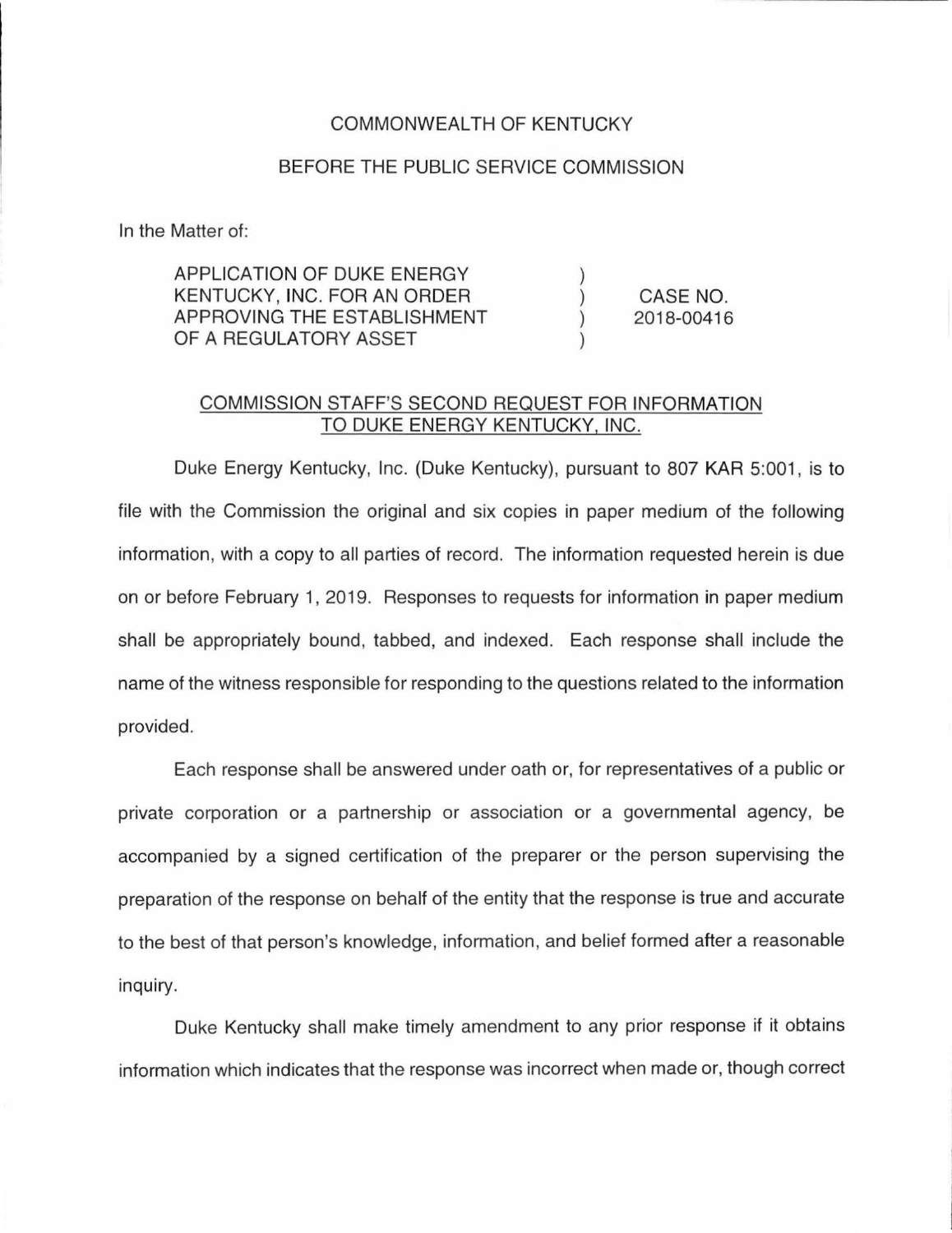when made, is now incorrect in any material respect. For any request to which Duke Kentucky fails or refuses to furnish all or part of the requested information, Duke Kentucky shall provide a written explanation of the specific grounds for its failure to completely and precisely respond.

Careful attention shall be given to copied material to ensure that it is legible. When the requested information has been previously provided in this proceeding in the requested format, reference may be made to the specific location of that information in responding to this request. When applicable, the requested information shall be separately provided for total company operations and jurisdictional operations. When filing a paper containing personal information, Duke Kentucky shall, in accordance with 807 KAR 5:001, Section 4(10), encrypt or redact the paper so that personal information cannot be read.

1. Refer to Duke Kentucky's response to Commission Staff's First Request for Information (Staff's First Request), Item 3.

a. Explain the credit balances in February and December 2018 for actual storm costs.

b. Explain in detail why actual storm-related expenses in 2017 exceeded the budgeted amount by over \$1.4 million.

2. Refer to Duke Kentucky's response to Staff's First Request, Item 4. Explain Duke Kentucky's internal process for determining when to seek Commission authorization to establish a regulatory asset for storm-related expenses.

3. Refer to Duke Kentucky's response to Staff's First Request, Item 5. Identify and explain what assets are covered by the insurance policy.

-2- Case No. 2018-00416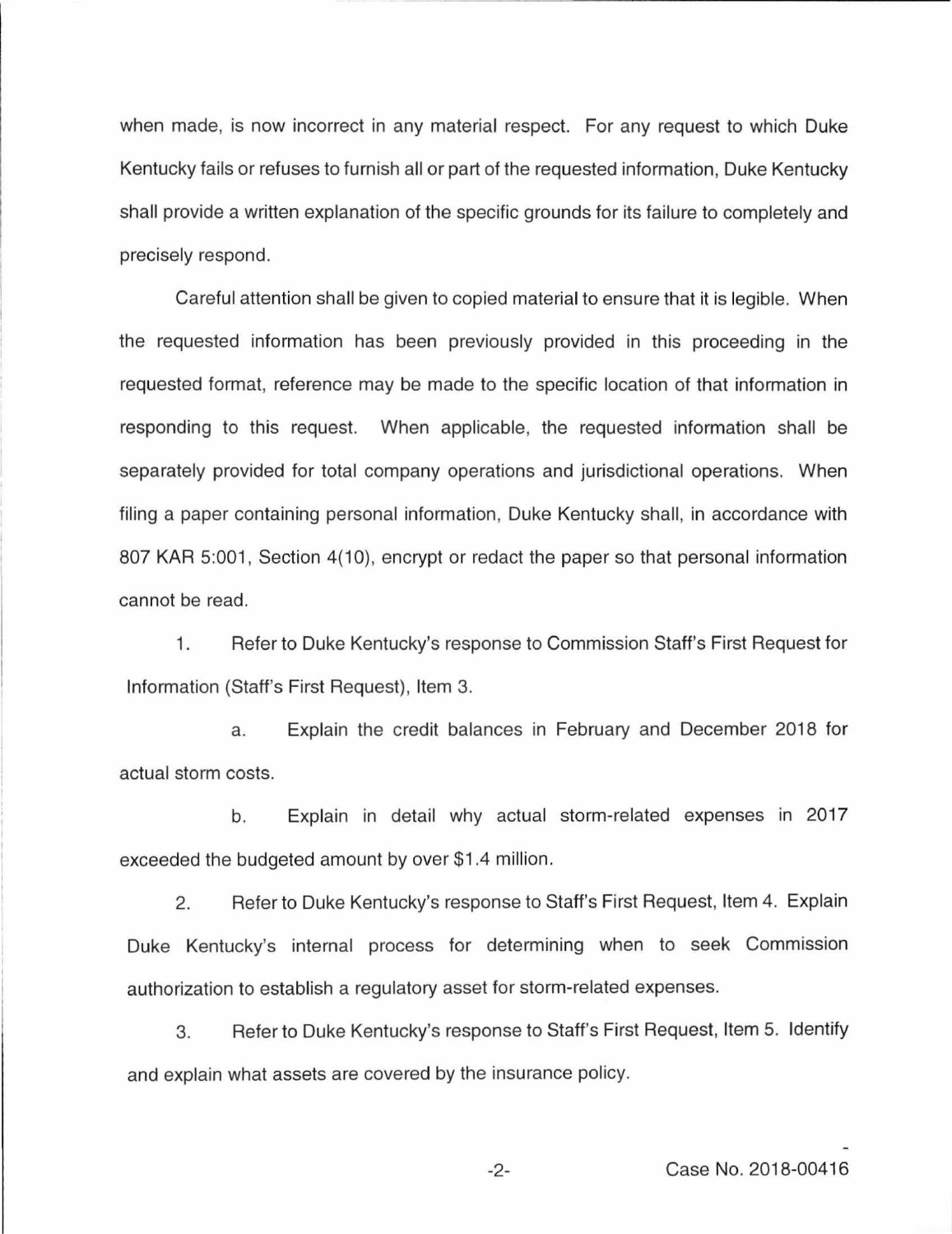4. Refer to Duke Kentucky's response to Staff's First Request, Item 6. Provide an update to the amount of the deferred estimated storm expenses attributable to the November Ice Storm.

5. Refer to Duke Kentucky's response to Staff's First Request, Item 7.e.

- a. Provide an update to the response to Item 7.e. if necessary.
- b. Explain the differences in the Application, Exhibit 2 and the response

to Item 7.e.

c. State the amount of the regulatory asset for which Duke Kentucky is requesting and provide a schedule supporting that cost.

ver R. Pierson

Gwen R. Pinson Executive Director Public Service Commission P.O. Box 615 Frankfort, KY 40602

 $DATA$  **JAN 2 3 2019** 

cc: Parties of Record